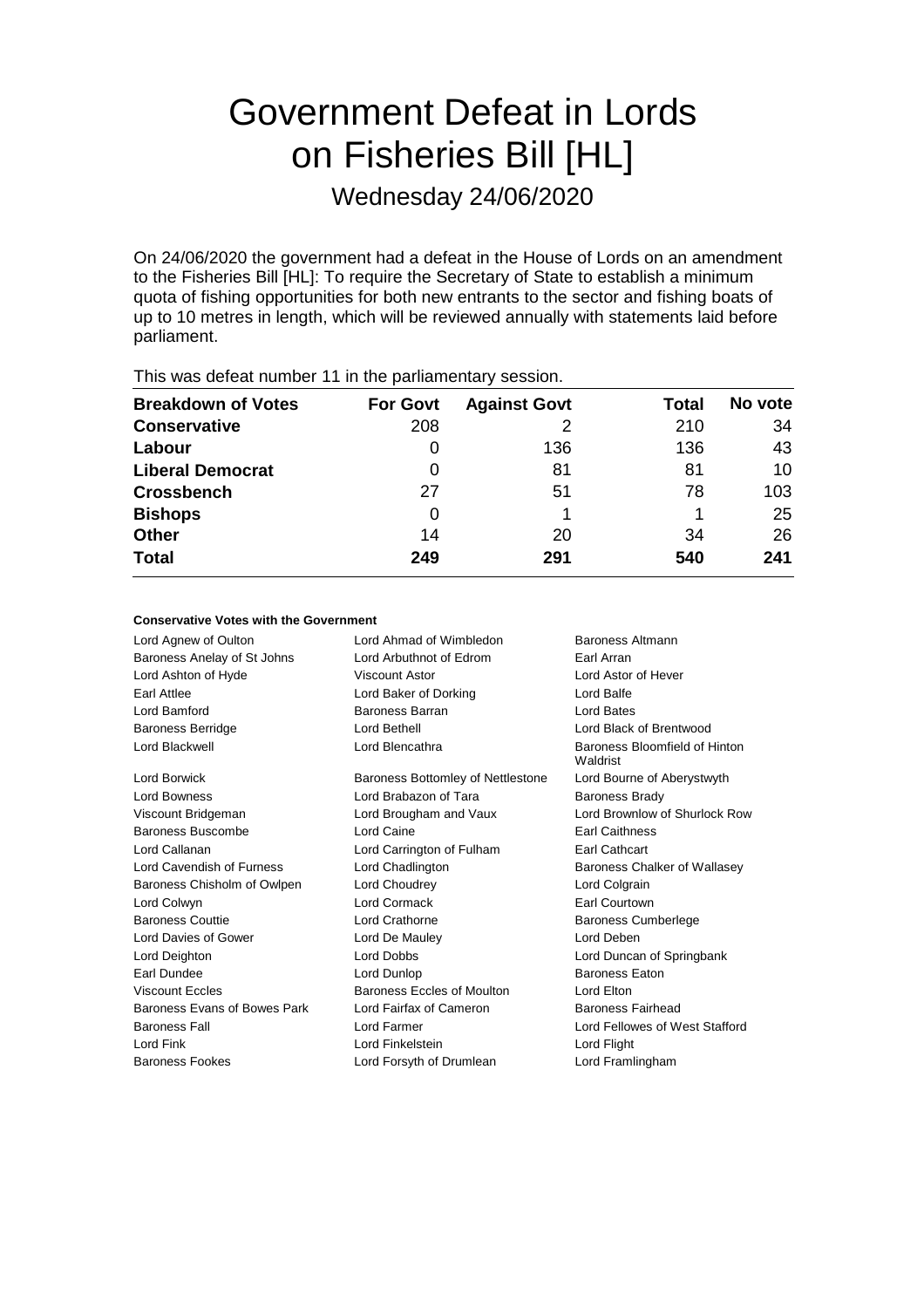Lord Glenarthur Lord Glendonbrook Lord Gold Baroness Goldie Lord Goldsmith of Richmond Park Lord Goodlad Viscount Goschen Lord Grade of Yarmouth Lord Greenhalgh Lord Griffiths of Fforestfach Lord Grimstone of Boscobel Lord Hague of Richmond Viscount Hailsham **Viscount Hangley Constructs** Lord Hamilton of Epsom Baroness Hanham Baroness Harding of Winscombe Lord Haselhurst Lord Hayward Baroness Helic **Lord Henley** Lord Hill of Oareford Lord Hill of Oareford Baroness Hodgson of Abinger Lord Hodgson of Astley Abbotts Lord Horam Lord Howard of Rising Lord Howard of Lympne Earl Howe Lord Howell of Guildford Lord Hunt of Wirral Lord James of Blackheath Lord Jopling **Lord Communist Lord Keen of Elie** Lord King of Bridgwater Lord Kirkham Lord Kirkhope of Harrogate Lord Lamont of Lerwick Lord Lang of Monkton Lord Lansley Lord Leigh of Hurley Lord Lexden Earl Lindsay Lord Lingfield Earl Liverpool Lord Livingston of Parkhead Marquess of Lothian Lord Mackay of Clashfern **Lord Mancroft Baroness Manzoor** Lord Marland Lord Marlesford Lord Maude of Horsham Lord McColl of Dulwich **Lord McInnes of Kilwinning** Baroness Meyer Baroness Mobarik Baroness Mone Duke of Montrose Baroness Morgan of Cotes **Baroness Morris of Bolton** Lord Moynihan Lord Naseby **Lord Nash Baroness Neville-Jones** Lord Nash Baroness Neville-Jones Baroness Neville-Rolfe Baroness Newlove Baroness Newlove Baroness Nicholson of Winterbourne Baroness Noakes Lord Norton of Louth Lord O'Shaughnessy Lord Parkinson of Whitley Bay Lord Patten **Baroness Penn** Lord Pickles **Baroness Pidding Lord Polak** Lord Polak Lord Popat **Lord Porter of Spalding Lord Price** Lord Rana Lord Randall of Uxbridge Lord Ranger Baroness Rawlings **Baroness Realists** Lord Reay **Baroness Redfern** Lord Renfrew of Kaimsthorn Lord Risby Lord Robathan Baroness Rock Lord Rose of Monewden Lord Rotherwick Lord Saatchi **Baroness Sanderson of Welton** Baroness Sater Baroness Scott of Bybrook Baroness Seccombe Lord Selkirk of Douglas Baroness Shackleton of Belgravia Baroness Shephard of Northwold Lord Sherbourne of Didsbury Baroness Shields Lord Shinkwin Earl Shrewsbury Lord Smith of Hindhead **Baroness Stedman-Scott** Lord Sterling of Plaistow Lord Strathclyde **Baroness Stroud** Baroness Sugg Baroness Sugg Lord Suri Lord Swinfen Lord Taylor of Holbeach Lord Tebbit Lord Trefgarne Viscount Trenchard Lord Trimble **Lord True** Lord True **Lord True** Lord Tugendhat Viscount Ullswater Baroness Vere of Norbiton Baroness Verma Lord Wakeham **Lord Waldegrave of North Hill** Lord Wasserman Lord Wei **Lord Whitby Constant Lord Whitby Baroness Wilcox** Baroness Williams of Trafford Baroness Wyld Lord Young of Cookham Viscount Younger of Leckie

Lord Freud **Lord Gardiner of Kimble** Baroness Gardner of Parkes<br>
Lord Garnier **Lord Geddes** Lord Geddes **Lord Gilbert of Pante** a

Lord Gilbert of Panteg

#### **Conservative Votes against the Government** Baroness Browning **Lord Northbrook**

#### **Labour Votes with the Government**

#### **Labour Votes against the Government**

Lord Bach Lord Bassam of Brighton Lord Beecham Lord Berkeley **Baroness Billingham** Baroness Blower

Lord Adonis Lord Alli Baroness Amos

Lord Anderson of Swansea Baroness Andrews Baroness Armstrong of Hill Top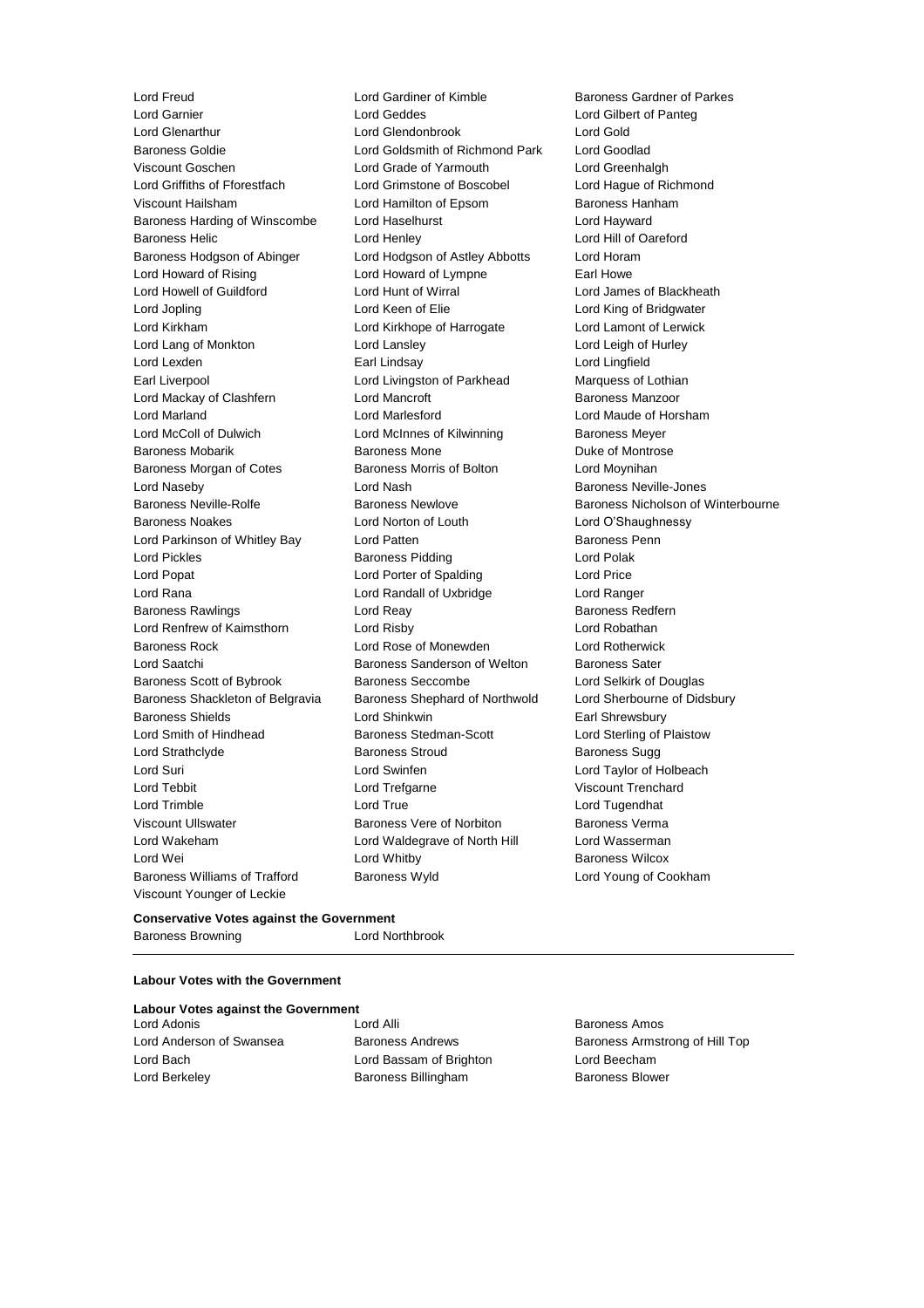Lord Brooke of Alverthorpe Lord Browne of Ladyton Baroness Bryan of Partick Lord Campbell-Savours Lord Carter of Coles Baroness Chakrabarti Viscount Chandos Lord Clark of Windermere Lord Collins of Highbury Baroness Corston Baroness Crawley Lord Cunningham of Felling Lord Darling of Roulanish Lord Davies of Stamford Lord Davies of Oldham Lord Desai Baroness Donaghy Baroness Drake Lord Drayson Lord Dubs Lord Eatwell Lord Elder Lord Evans of Watford Lord Faulkner of Worcester Lord Filkin **Lord Foulkes of Cumnock** Baroness Gale Lord Giddens Baroness Golding Lord Goldsmith Baroness Goudie Lord Grantchester Lord Griffiths of Burry Port Lord Grocott Lord Hain Viscount Hanworth Lord Harris of Haringey Lord Haskel Lord Haworth Baroness Hayter of Kentish Town Baroness Healy of Primrose Hill Lord Hendy Baroness Henig **Baroness Hilton of Eggardon** Lord Hollick Lord Howarth of Newport **Lord Hoyle Lord Hoyle Baroness Hughes of Stretford** Lord Hunt of Kings Heath **Baroness Jay of Paddington** Baroness Jones of Whitchurch Lord Jordan Lord Judd Baroness Kennedy of The Shaws Lord Kennedy of Southwark **Baroness Kennedy of Cradley** Lord Kestenbaum Lord Knight of Weymouth Baroness Lawrence of Clarendon Lord Lennie Baroness Liddell of Coatdyke Lord Liddle Lord Lipsey Baroness Lister of Burtersett Lord Livermore Lord Lord MacKenzie of Culkein Baroness Mallalieu Lord Mandelson Baroness Massey of Darwen Lord Maxton Lord McAvoy Lord McConnell of Glenscorrodale Baroness McDonagh Baroness McIntosh of Hudnall Lord McKenzie of Luton Lord McNicol of West Kilbride Lord Mendelsohn Lord Mitchell Lord Monks Lord Morgan Baroness Morgan of Huyton Lord Murphy of Torfaen **Baroness Nye** Baroness Osamor Baroness Pitkeathley Lord Ponsonby of Shulbrede Baroness Primarolo Baroness Prosser **Example 2** Lord Puttnam **Baroness Quin** Baroness Quin Baroness Ramsay of Cartvale Baroness Rebuck Lord Reid of Cardowan Lord Robertson of Port Ellen Lord Rooker Lord Rosser Lord Rowlands Baroness Sherlock Viscount Simon Baroness Smith of Gilmorehill Baroness Smith of Basildon Lord Snape Lord Soley **Lord Stevenson of Balmacara** Baroness Taylor of Bolton Baroness Thornton **Lord Touhig** Lord Tunnicliffe Lord Turnberg **Baroness Warwick of Undercliffe** Lord Watson of Invergowrie Lord Watts **Lord West of Spithead** Baroness Wheeler Baroness Whitaker **Baroness Wilcox of Newport** Lord Wills Lord Winston **Lord Wood of Anfield** Baroness Young of Old Scone Lord Young of Norwood Green

Lord Blunkett Lord Boateng Lord Bradley

#### **Liberal Democrat Votes with the Government**

#### **Liberal Democrat Votes against the Government**

| Lora Addington                                |
|-----------------------------------------------|
| Baroness Bakewell of Hardington<br>Mandeville |
| Baroness Benjamin                             |
| Lord Bradshaw                                 |
| Lord Burnett                                  |
| Lord Clement-Jones                            |
| Baroness Doocey                               |
| Lord Fox                                      |
| Earl Glasgow                                  |

### Baroness Bonham-Carter of Yarnbury Baroness Bowles of Berkhamsted Baroness Brinton **Baroness Brinton** Lord Bruce of Bennachie Lord Campbell of Pittenweem Lord Chidgey Lord Cotter **Lord Cotter Lord Cotter Lord Dholakia** Baroness Featherstone **Lord Foster of Bath** Baroness Garden of Frognal Lord German Lord Goddard of Stockport Lord Greaves

Lord Alderdice **Lord Allan of Hallam** Baroness Barker Lord Beith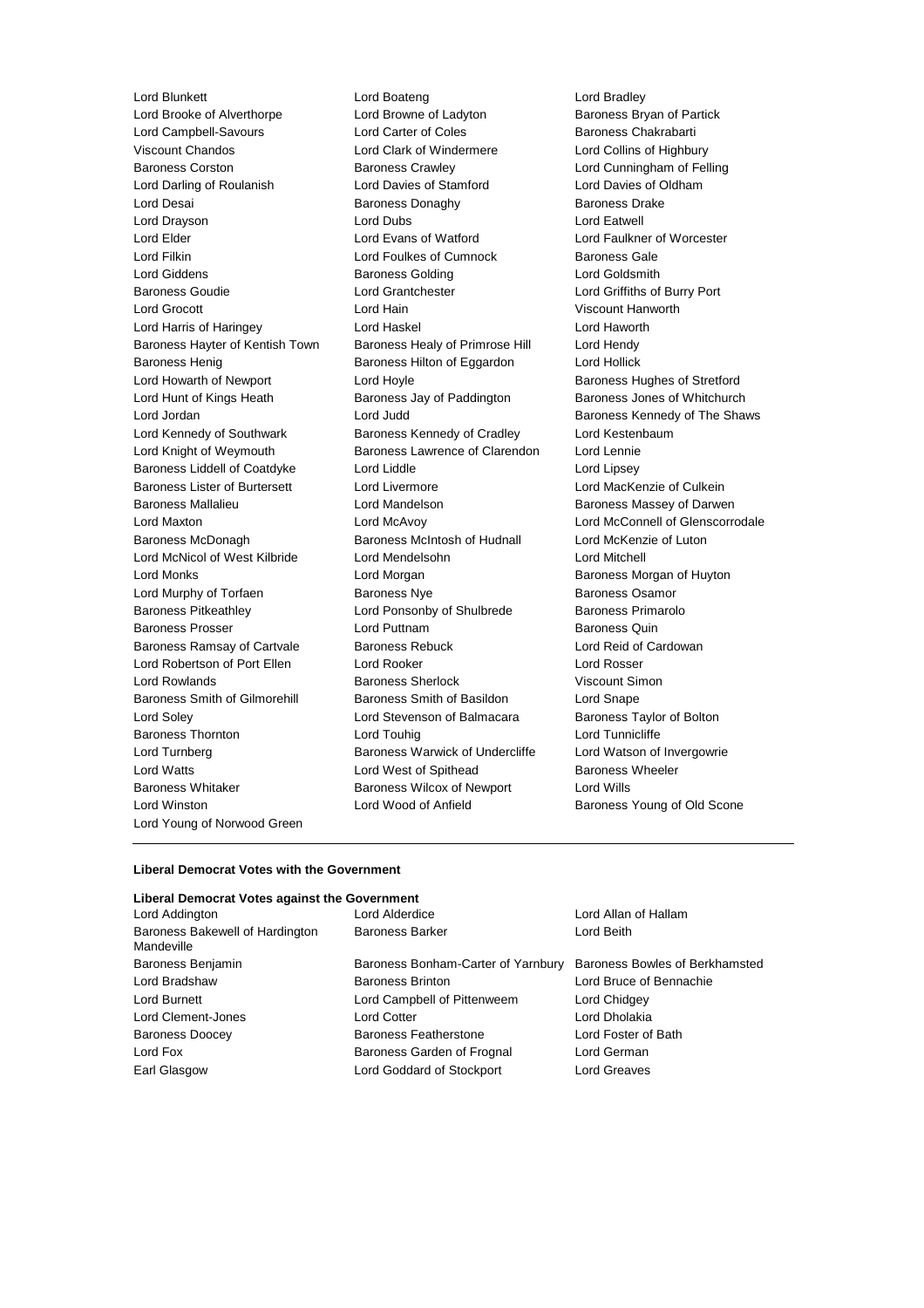Baroness Grender Baroness Hamwee Baroness Harris of Richmond Baroness Humphreys Lord Hussain Baroness Hussein-Ece Baroness Janke Baroness Jolly Lord Jones of Cheltenham Baroness Kramer Lord Lee of Trafford Baroness Ludford Lord Marks of Henley-on-Thames Lord McNally Lord Newby Baroness Northover Lord Oates Lord Paddick Lord Palmer of Childs Hill Baroness Parminter Lord Purvis of Tweed Baroness Randerson Lord Razzall Lord Redesdale Lord Rennard Lord Roberts of Llandudno Baroness Scott of Needham Market Lord Sharkey **Baroness Sheehan** Lord Shipley **Lord Shutt of Greetland** Baroness Smith of Newnham Lord Stephen Lord Stoneham of Droxford Lord Storey Lord Strasburger Lord Stunell Baroness Suttie Lord Taylor of Goss Moor Lord Teverson Lord Thomas of Gresford Baroness Thomas of Winchester Baroness Thornhill Viscount Thurso Lord Tope **Lord Tyler Lord Tyler Baroness Tyler of Enfield** Lord Verjee Lord Wallace of Saltaire Lord Wallace of Tankerness Baroness Walmsley Lord Willis of Knaresborough Lord Wrigglesworth

## **Crossbench Votes with the Government**

Lord Aberdare Lord Berkeley of Knighton Lord Brown of Eaton-under-Heywood

Lord Birt Baroness Boycott Lord Broers Baroness Brown of Cambridge Lord Cameron of Dillington Lord Chartres Earl Clancarty **Baroness Clark of Calton** Baroness Coussins **Baroness Coussins** Baroness Cox Viscount Craigavon Lord Crisp Lord Curry of Kirkharle **Baroness Deech** Baroness Deech Baroness Finlay of Llandaff Lord Freyberg **Lord Greenway Baroness Grey-Thompson** Lord Hannay of Chiswick Baroness Hayman Lord Jay of Ewelme Lord Kerslake **Baroness Kidron** Baroness Kidron Lord Kilclooney Lord Krebs Baroness Lane-Fox of Soho Lord Loomba Lord Low of Dalston Lord Macpherson of Earl's Court Lord Mair Baroness Masham of Ilton Baroness Meacher Baroness Morgan of Drefelin Lord Mountevans Baroness Prashar Lord Ravensdale Lord Ricketts Lord Rowe-Beddoe Lord Russell of Liverpool Earl Sandwich Lord Smith of Kelvin Duke of Somerset Baroness Stern Lord Thurlow Lord Wilson of Dinton

Baroness Butler-Sloss Lord Carey of Clifton Lord Carlile of Berriew Lord Carrington Baroness Cavendish Little Venice Viscount Colville of Culross Earl Courtenay of Devon Lord Craig of Radley Lord Hogan-Howe Baroness Hogg **Lord Hope of Craighead** Lord Kakkar Lord Kerr of Kinlochard **Lord King of Lothbury** Lord Laming Lord Laming Baroness Murphy **Baroness O'Loan** Lord Pannick Lord Patel Lord Powell of Bayswater Lord Richards of Herstmonceux Lord Stirrup Lord Vaux of Harrowden Lord Walker of Aldringham

**Crossbench Votes against the Government**<br>Lord Alton of Liverpool Lord A

Lord Anderson of Ipswich Lord Bird

Lord Woolf Baroness Worthington Baroness Young of Hornsey

#### **Bishop Votes with the Government**

**Bishop Votes against the Government** Bishop of St Albans